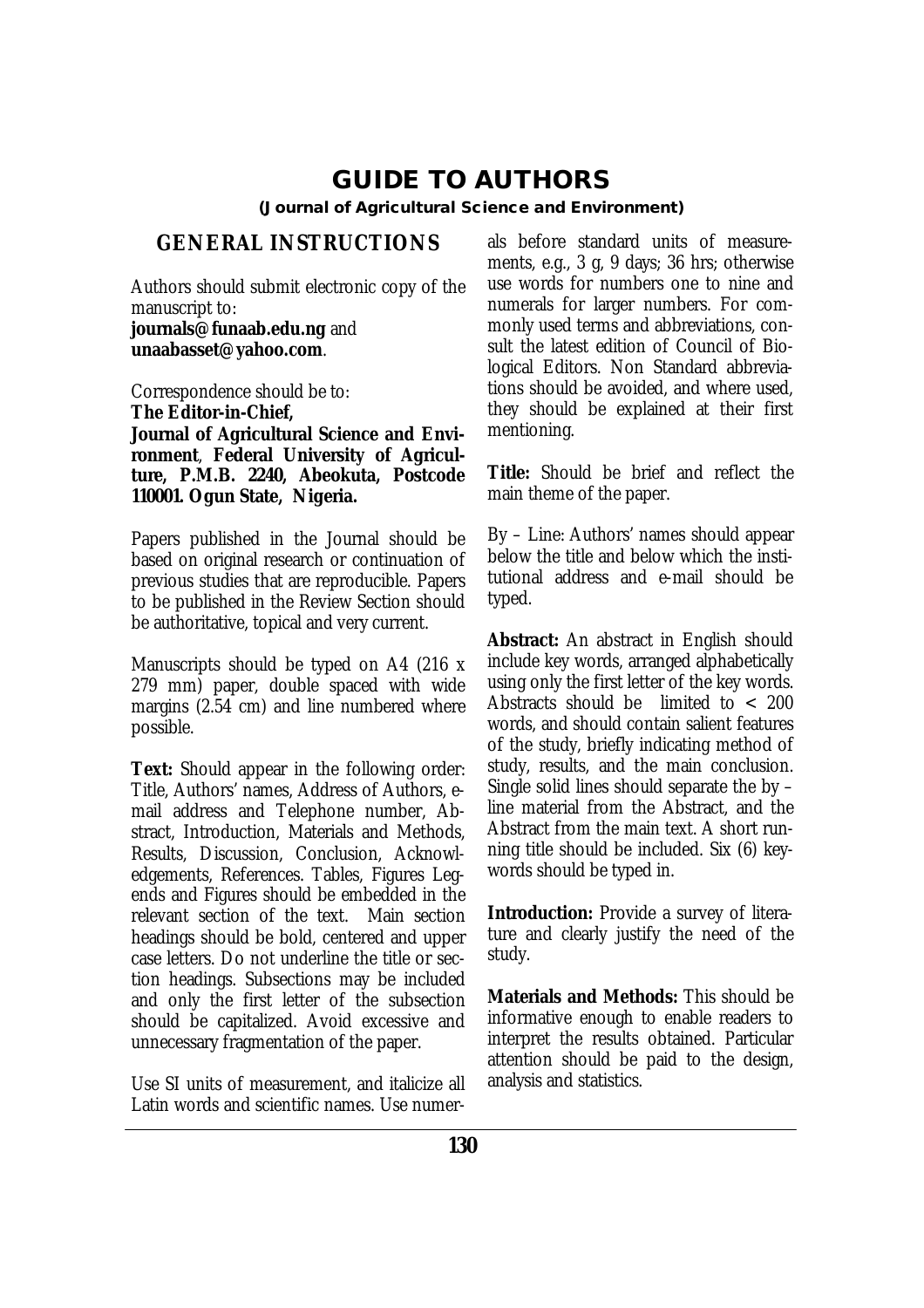**Results:** Should be concise: Avoid reproducing information already in tables.

**Discussion:** This may be combined with results but generally should be separate. It should indicate clearly the significance and implications of the results obtained. Inferences and opinions should be distinguished from facts, and should not duplicate results except to introduce or clarify points. Reference should be made to published literature.

**Conclusion:** The paper should draw major conclusions from the study or alternatively, the Discussion section may end with concluding remarks from the study.

**Acknowledgements:** Financial contributors, pre-paper reviewers, etc. should be acknowledged.

**References:** Only articles or books published or "in press" may be cited. Copies of the publishers' letters of acceptance should accompany all such citations. The reference list should be arranged alphabetically. Authors should be referred to in text by names and year (Harvard system). References should be as current as possible.

## **Examples:**

**Aiyelaagbe, L.O.O., Adeola, A.O., Popoola, L., Obisesan, K.O.** 2010. Agroforestry potential of *Dacryodes edulis* in the oil palm cassava belt of southeastern Nigeria. *Agroforestry systems* 48: 263 – 274.

Within the text, references should be given as:

Aiyelaagbe *et al.,* (2010), or similar results have been obtained with irrigated rice in Bangladesh (Aiyelaagbe *et al.,* 2010); and if many citations, cite as (Leakey, 1998; Muyonga, 2010; Titilayo, 2010) For books, list as:

**Gafez, D.A.** 1980. Reproduction in tropical sheep. Fadigba and Okigwe, Lagos. 450pp.

Or:

**Montgomery, G. VI., Kelly, R.W., Dans, G.H., Allison, A.J.** 1985. Ovulation rate and oestrus synchronization in Boorola genotypes: Some aspects of age, season and nutrition. In: *Genetics* of Reproduction in sheep. Land, R.B. and Robinson, D.W (Eds.), Pp. 155 – 190. Butterworths, London.

Personal communication may be cited only in the text, giving names, date, and institution or organization of source of information.

**Tables and Figures:** Tables and Figures, self-explanatory, without reference to the text or other tables and figures captions, should be brief but adequately describe the contents. "The Tables should be numbered in Arabic numerals and should follow the page in the text where they were referred to. Figure captions should be typed on a separate sheet of paper. In the text, spell out the word Table but abbreviate Figure to Fig. Capitalize the first letter of table column and row headings. Footnotes are designated with superscript lowercase letters.

Graphs should be boxed and ordinates and abscissions marked with index lines. Illustrations should be in black and white and of a size that allows a reduction of up to 50%. If color prints are necessary, the cost of production will be charged to the authors. Figures should be numbered on